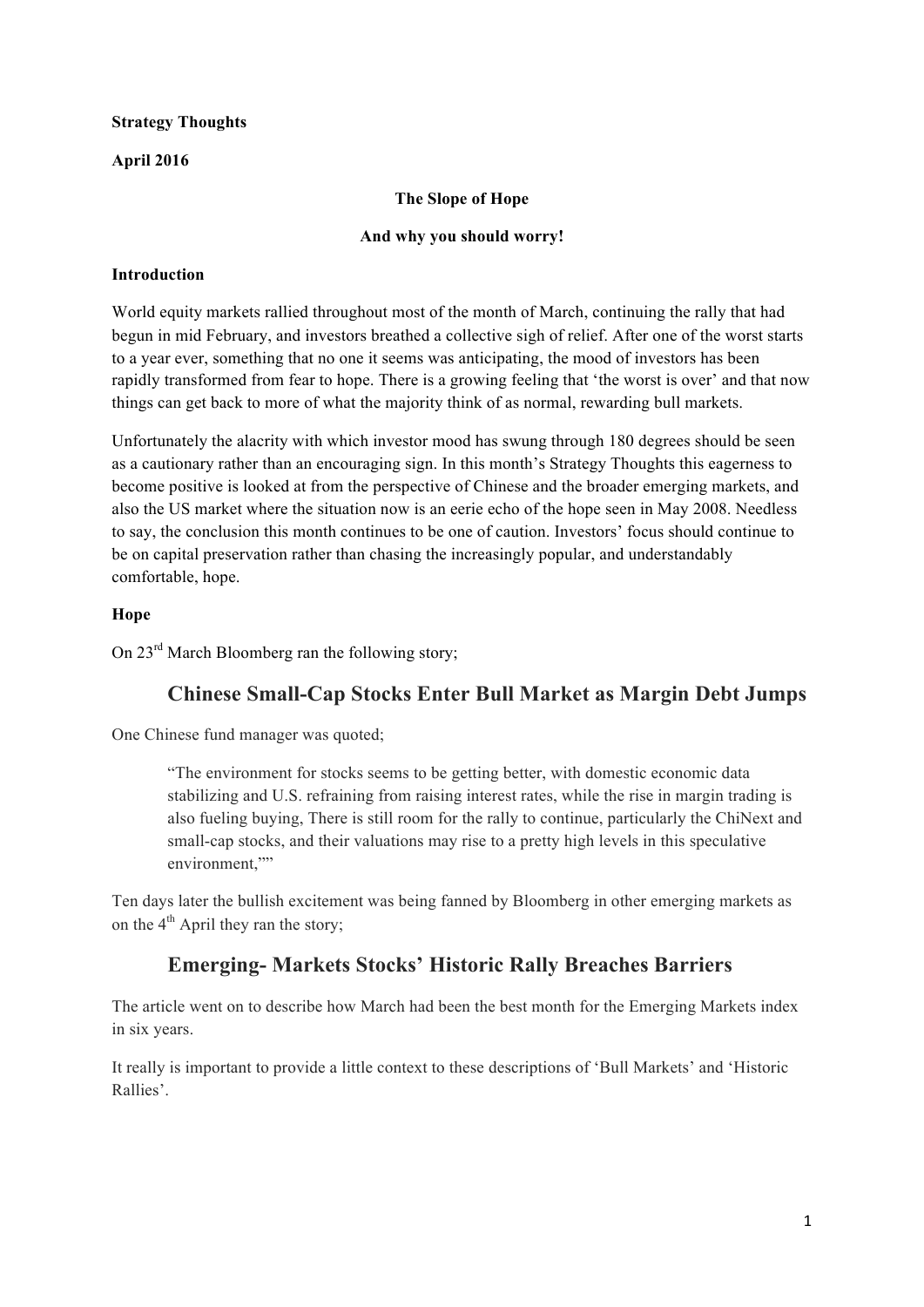#### **Spot the bull markets!**



The two charts left are the ChiNext index when the earlier Bloomberg article appeared and the emerging markets ETF the day the latter article was published. Clearly there has been some strength in both these markets, as there has been in most markets of the world since the early year sell off, however, a more proportionate commentary would probably be more prudent. That being said, the enthusiasm and speed with which reporters, and I presume editors, are keen to jump on the bullish bandwagon does provide a useful insight as to the currently heightened level of expectations and the very strong sense of 'Hope' that the worst is over and that things can return to what the majority would like to think of as 'normal' after the hiatus at the beginning of the year.

That level of 'Hope' towards the

emerging markets was also apparent in another Bloomberg article on the same day;

## **Emerging- Market ETF Inflows Surge to \$9 billion in Record Month**

Last year prompted by stories like the following;

## **Look at how today's wild Chinese stock market boom compares to the insane explosion of 10 years ago BUSINESS** INSIDER JUN 11 2015

Aside from the inflation fuelled Venezuela Stock Market Index, China's Shanghai Composite is the top performing stock market in the world so far in 2015. The Shanghai Composite is up 58% year-to-date, and 151% year-over-year. However, if the bull market that occurred from July 2005 until October 2007 is any indication**, the rally is just getting started** (emphasis added)

I urged extreme caution given the then unprecedented excitement and optimism towards China, particularly as displayed in the performance of the ChiNext index which had risen almost exactly six fold from its previous low.

It would be fair to call that rise a bull market, however, it is also important to recognise that the obvious excitement then was coming after a sextupling in price. What has been seen over the last few weeks is really stretching the definition of a bull market almost certainly far more reflective of hope than reality.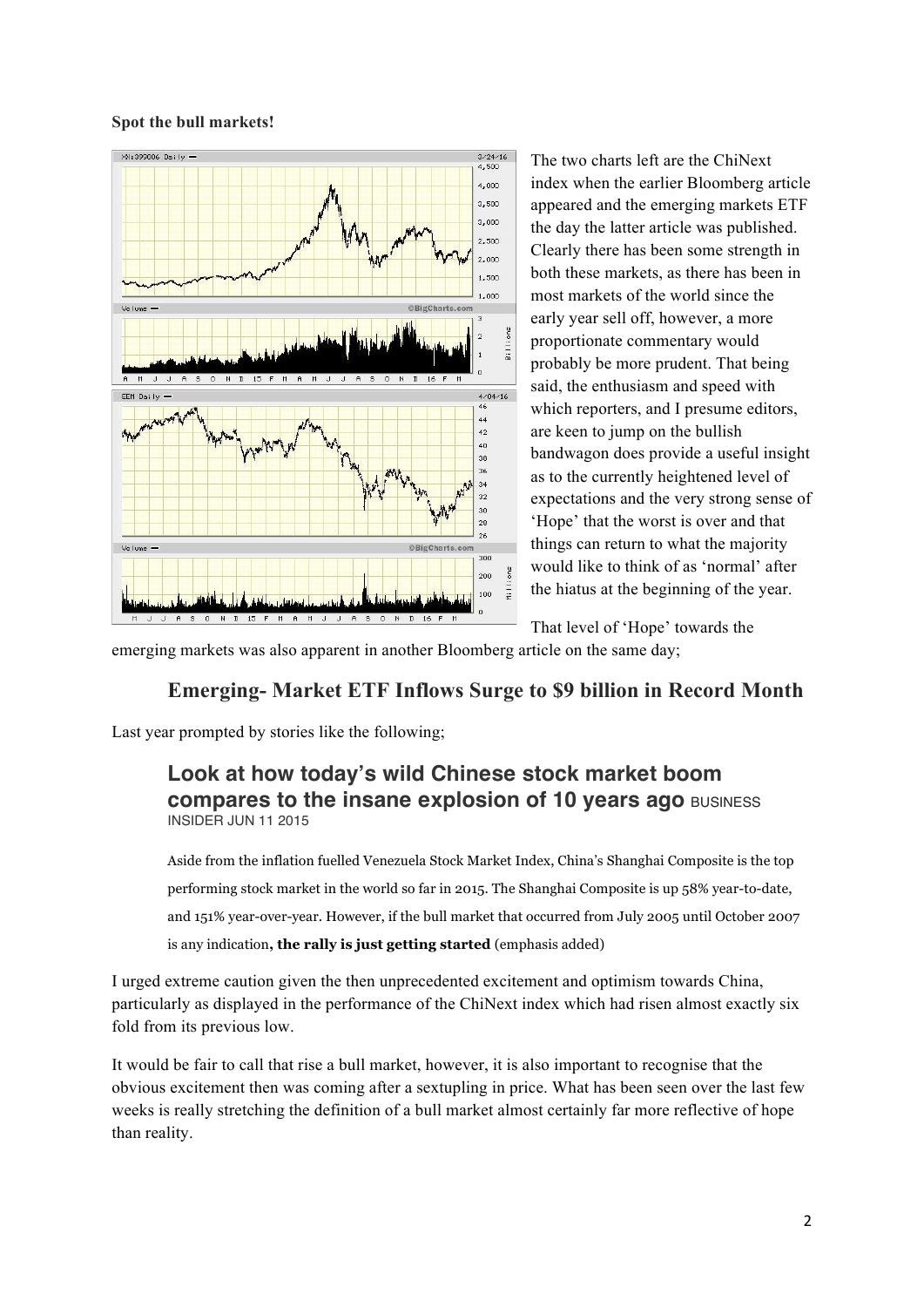New bull markets do not get readily identified and named until long after they have begun and the record inflows usually take a very long time to materialise as fear and doubt dominate the minds and memories of most investors in the early stages of bull markets. Their beginnings are always dismissed as just another dead cat bounce and a sucker rally, particularly in their first few months. For those investors that have apparently been flooding emerging market ETF's with new money headlines like those above may instil some degree of comfort, unfortunately, history is not on their side and the risk of disappointment is high.

#### **Trust your gut**

In mid March the Wall Street Journal ran a terrific article on investor sentiment and the value of being a contrarian

http://blogs.wsj.com/moneybeat/2016/03/18/the-three-worst-words-of-stock-market-advicetrust-your-gut/

The article was titled;

## **The Three Worst Words of Stock-Market Advice: Trust Your Gut** Contrarian investors remember that when stocks fall, they become safer--even if they feel riskier

It concluded with the following advice;

To be a true contrarian investor, remember that you have to act contrary to what others are doing — but also to what you feel like doing yourself.

This is a great question for all investors to be asking right now. With markets having recovered markedly from their early year selloff is now the time to feel that 'the worst is over' or should what has been seen be looked at as just another dead cat bounce. Certainly in Europe and many of the emerging markets it is easier to look at the bounce this way, given that these markets have been making lower lows and lower highs for some time. In the US this is harder to say.

In many ways the picture in the US looks more like mid 2000 or mid 2008.

#### **2008 all over again?**

In May 2008 edition of Strategy Thoughts I wrote;

Last month's Strategy Thoughts was titled, "Do Dead Cats Bounce?" and since it was written there seems to have been a growing ground swell of opinion that, yes they do bounce, and more recently that perhaps the cat isn't dead after all. Most share markets, with the notable exception of China, have now rallied something between ten and fifteen percent from their low points in March. These strong bounces have precipitated, and in turn been fed by, a growing bullish sentiment and increasingly constructive commentary. The majority of this commentary falls into one of three categories; firstly, economists are now urging that investors should now be looking 'across the valley' to the upcoming recovery, this is certainly a positive outlook, however it should be remembered that these economists are telling us to look across a valley that they never told us was there until it was clear we'd fallen in. Secondly, senior executives are now forecasting that the worst of the write-offs associated with the bursting of the credit bubble have also been seen. Like economists it should be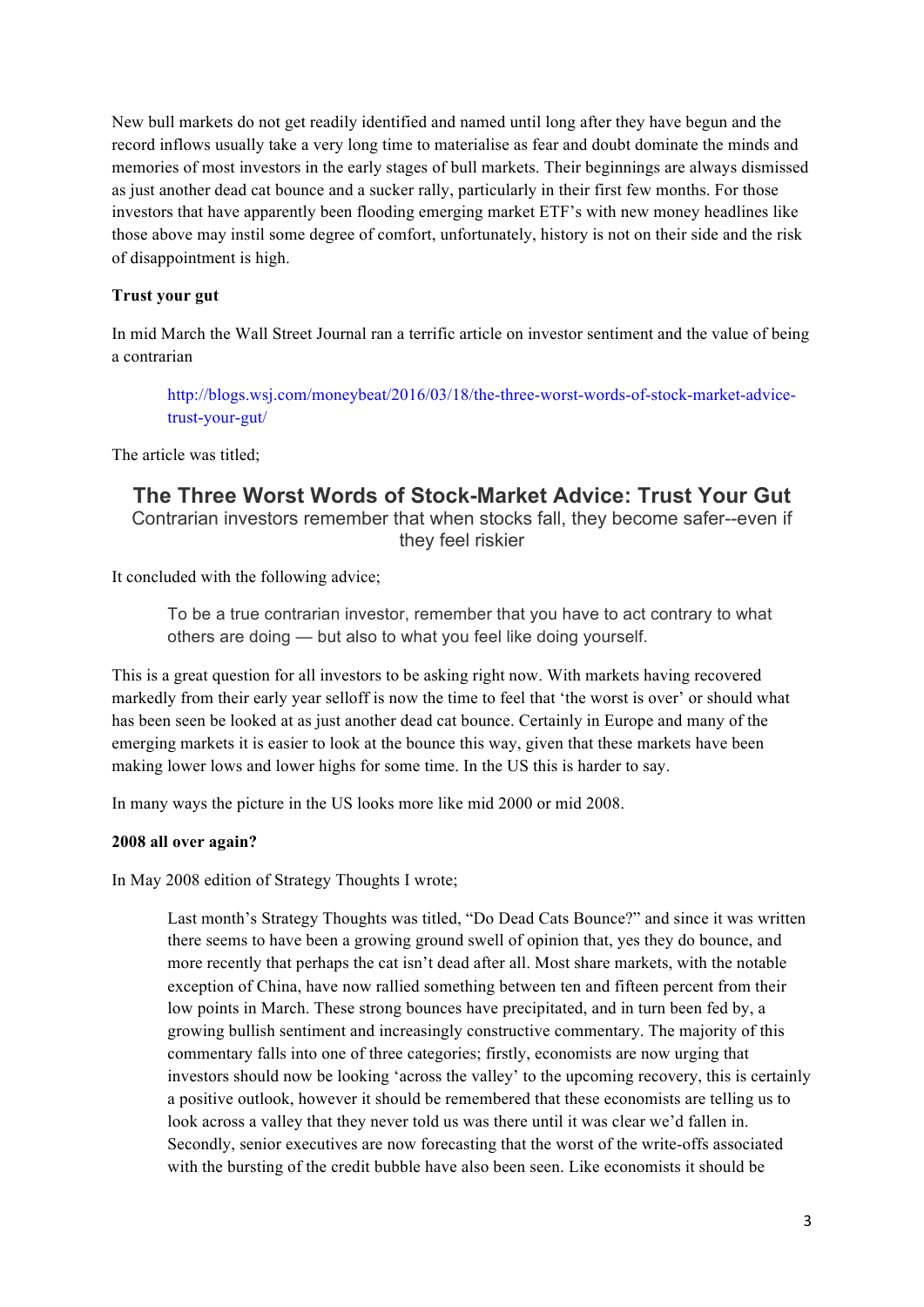remembered that these are many of the same executives under whose watch the now clearly irresponsible practices took place and who failed to see the magnitude of the problem once it was clear there was one.

Both the economists and the executives may be right, however, neither of their recent track records should inspire confidence and yet at least over the short term it appears to have done just that.

In many ways this is very reminiscent of the hope that is currently being seen after the bounce from the early year sell off.

Morningstar wrote in late March;

# **Stock Market Outlook: Stocks Start to Look More Attractive**

We view the overall market as slightly undervalued, based on our fair value estimates for approximately 1,500 global companies.

The comparison to May 2008 also extends to the performance of financial stocks which provided something of a 'canary in the coal mine' in 2008. This is particularly true of the performance of US broker dealers when compared to the performance of the overall market. The chart below shows the performance of US broker dealers (in blue) compared to the performance of the broader S&P500 (in green) over the last year. What is clear is that the broker dealers price performance has been more like that of many of the other major markets of the world, that is lower lows and lower highs, rather than the broader US market that has meandered in a broad trading range. This is just as it was eight years ago.



The US broker dealers peaked in June of 2007 and then fell in a zig zag fashion, eerily reminiscent of the chart above, to a low in late March 2008 down 37%. Over that same period the S&P500 fell just 14%. More recently the broker dealer index has fallen 29% from a high last July to a low in February this year while the S&P500 fell just 13%. From that low point in 2008 the broker dealers rallied 19% to the end of April 2008, markedly outperforming the broader market that only rallied 7%. That rally brought the broader market back to levels it was at just three months prior to the peak and only 8% below the level when the broker dealers peaked. The broker dealers remained 25% below their peak levels. Similarly this year, during the recent rally the broker dealers have outperformed the broader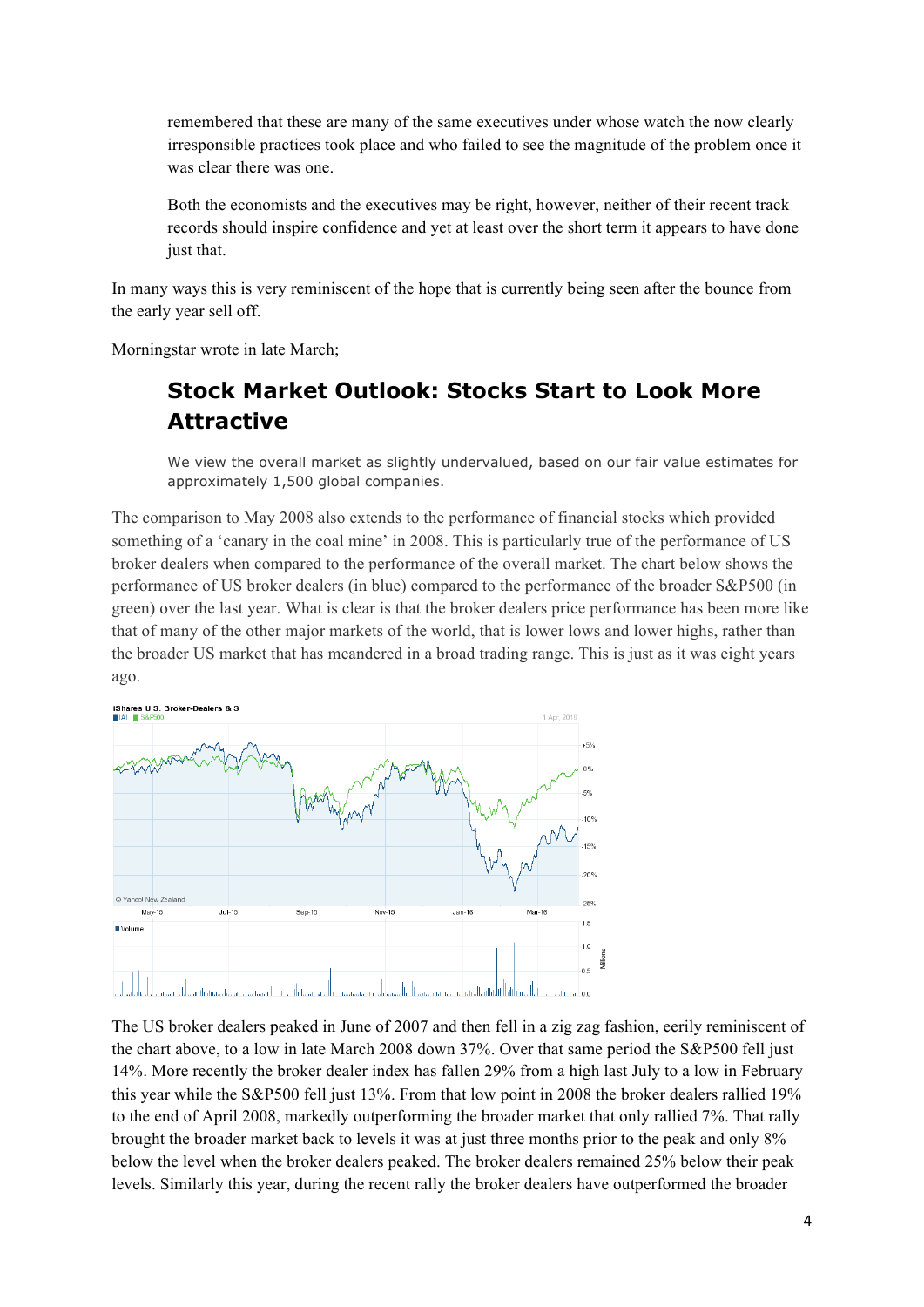market rallying 16% compared to the S&P's 13%, but still the broker dealers are down 20% from their peaks whereas the S&P has rallied back to be down only 5%

It is now hard to remember what it was like to be an investor in May of 2008. At that time most asset markets had started to correct, but that was all. No one had ever heard of the GFC and no one knew that the US had actually entered a recession. The official start of the recession was eventually placed by the NBER in December of 2007, but this was not determined and announced until December of 2008. Hope was still in plentiful supply and no strategist at any major investment bank was forecasting anything like what actually happened.

In mid May of 2008 the UK's Daily Telegraph captured the hopeful mood at the time;

#### **As glimpses of recovery appear, with necessary caveats Myra Butterworth says it's time to be looking for good value investments and gets the experts' best advice**

Investors may soon see the green shoots of recovery if the Bank of England's declaration that the worst of the credit crisis is over comes to pass.

In its Financial Stability Report, Sir John Gieve, the Bank's deputy governor, says "the most likely path ahead is that confidence and risk appetite will return".

Several investment professionals are positioning themselves to make the most of any recovery – if and when it comes. They claim that the prices of some investments have fallen so dramatically that they may now represent a bargain for long-term investors.

And at the end of May the Wall Street Journal joined the 'worst is over' chorus;

## **One Bold Analyst's Latest View: Worst Is Over for Economy, Stocks**

During five decades on Wall Street, Barton Biggs has probably made as many predictions as Nostradamus, some of them almost as dire. Many times, he has been right.

In late 1999, as global chief investment strategist at Morgan Stanley, Mr. Biggs predicted the tech-stock bubble would burst, which it did three months later.

In May 2004, he said crude-oil prices, then \$49 a barrel, would collapse. They didn't, and since have surged. Those who bet big with Mr. Biggs lost big.

Now, Mr. Biggs, 75 years old, believes the worst is over for the economy and for the stock market. While the market is likely to move sideways for the rest of 2008, he says there will be no recession -- and with the remaining poisons purged from the system, stocks should move upward next year.

I did not join that particular party. In late May of 2008 I wrote the June edition of Strategy Thoughts and titled it 'Has the eye passed over' a reference to the previous month's Strategy Conclusions that had been titled 'The eye of the storm?' in which I commented that it was highly unlikely, despite the rally that had been seen and the hope that had been expressed, that the worst was actually over. I concluded the June edition with;

Now is not the time to throw caution to the wind. Markets have rebounded and volatility has subsided but it is possible that all that has been seen is a relief rally, or a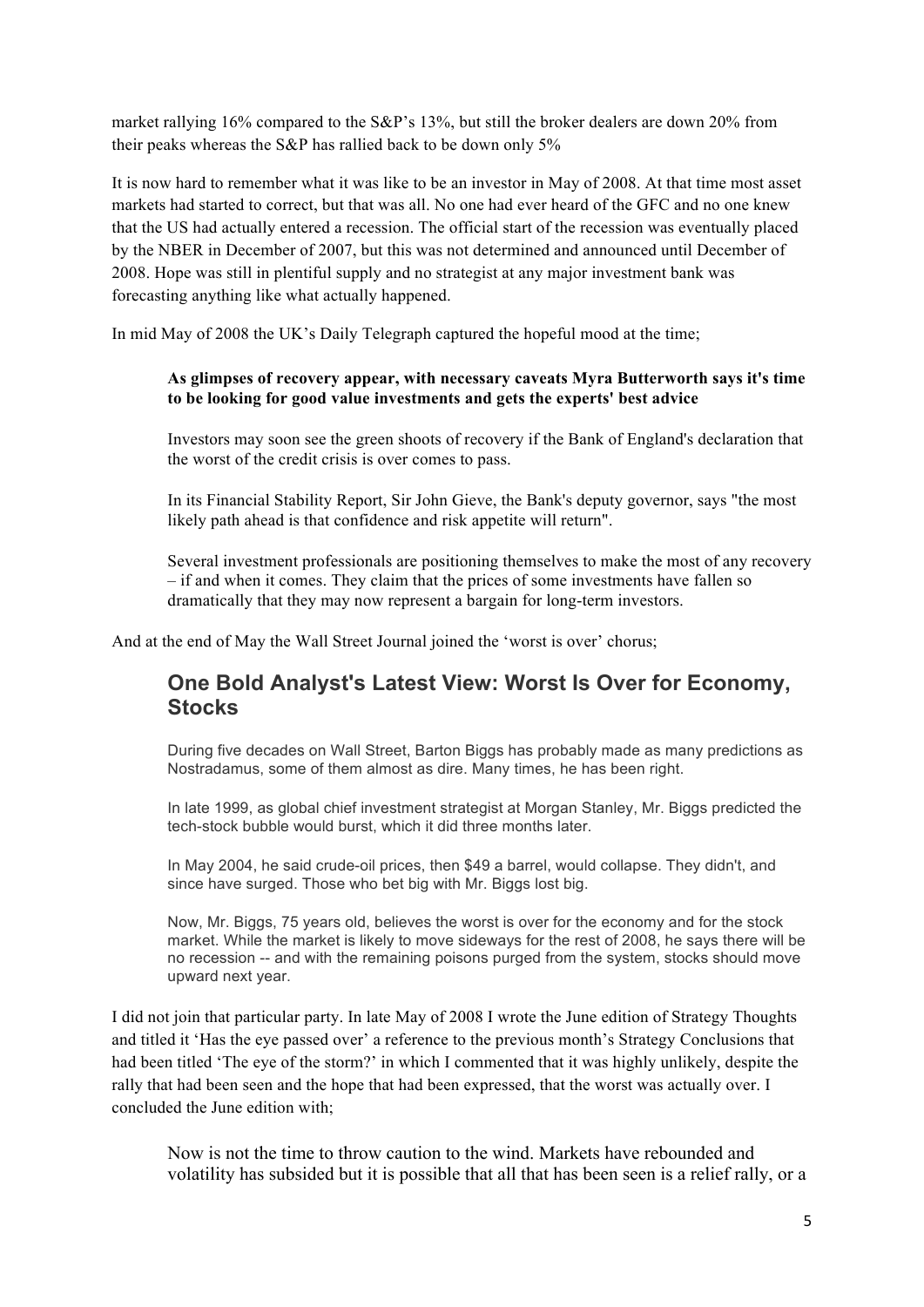bear market rally. We are hearing every day that the worst is over but markets are not behaving like they tend to at the start of new bull markets, and we must remember that new bull markets are rarely recognized as such in their early stages, they are dismissed as just another bear market rally.

As it turned out the 'eye of the storm' analogy proved to be highly appropriate.

It is a great concern that now, almost eight years later, we are once again hearing that the 'worst is



over' on the back of the rally that has been enjoyed over just the last couple of months.

It is interesting to note that Investup.com's measure of sentiment to the US market has, over the last couple of months, jumped back from the green tinged fear to once again entering the blue tinged greed zone, much as it did in May of 2008. It is also noteworthy that the successive lows and highs in sentiment over the last year have been sequentially lower, again, just as they were in late 2007 / 2008.

Obviously history never repeats exactly but unfortunately investors seem to find it very easy to continually repeat the same mistakes, especially at market

extremes. The majority seek the comfort of the crowd, take encouragement from supportive media commentary and they 'hope'. Currently, as in May 2008, there is a lot of hope, hope that the worst is over and hope that things will get back to 'normal'. History has repeatedly shown that excessive hope leads to disappointments; it is excessive fear that results in surprises.

### **The US dollar**

Long time readers will know that I have favoured the US dollar as a store of value in the pursuit of capital preservation for some time. I did sell half my position in the long US dollar ETF more than a year ago after the dramatic run up the dollar enjoyed in 2014; however, I continued to feel that further upside was still possible. After that dramatic run up I included Investup.com's sentiment indicator for the US dollar which had just reached the highest possible level of 100. At the time in late January 2015 I wrote;

I am far from convinced that the dollar bull market is over and I don't think that what we have seen recently is the extreme extrapolation and overestimation that is seen at long term turning points, however, the move over the last few months has been extreme as has the shorter term shift in sentiment that has accompanied it. On the back of this, and in the interests of full disclosure, I have now sold half of my long US Dollar position and brought the dollars back into Kiwi dollars. I fully expect that on a meaningful US dollar correction I will reestablish my full position and hold it until something similar, only in reverse, to that which was seen in late 2007 occurs.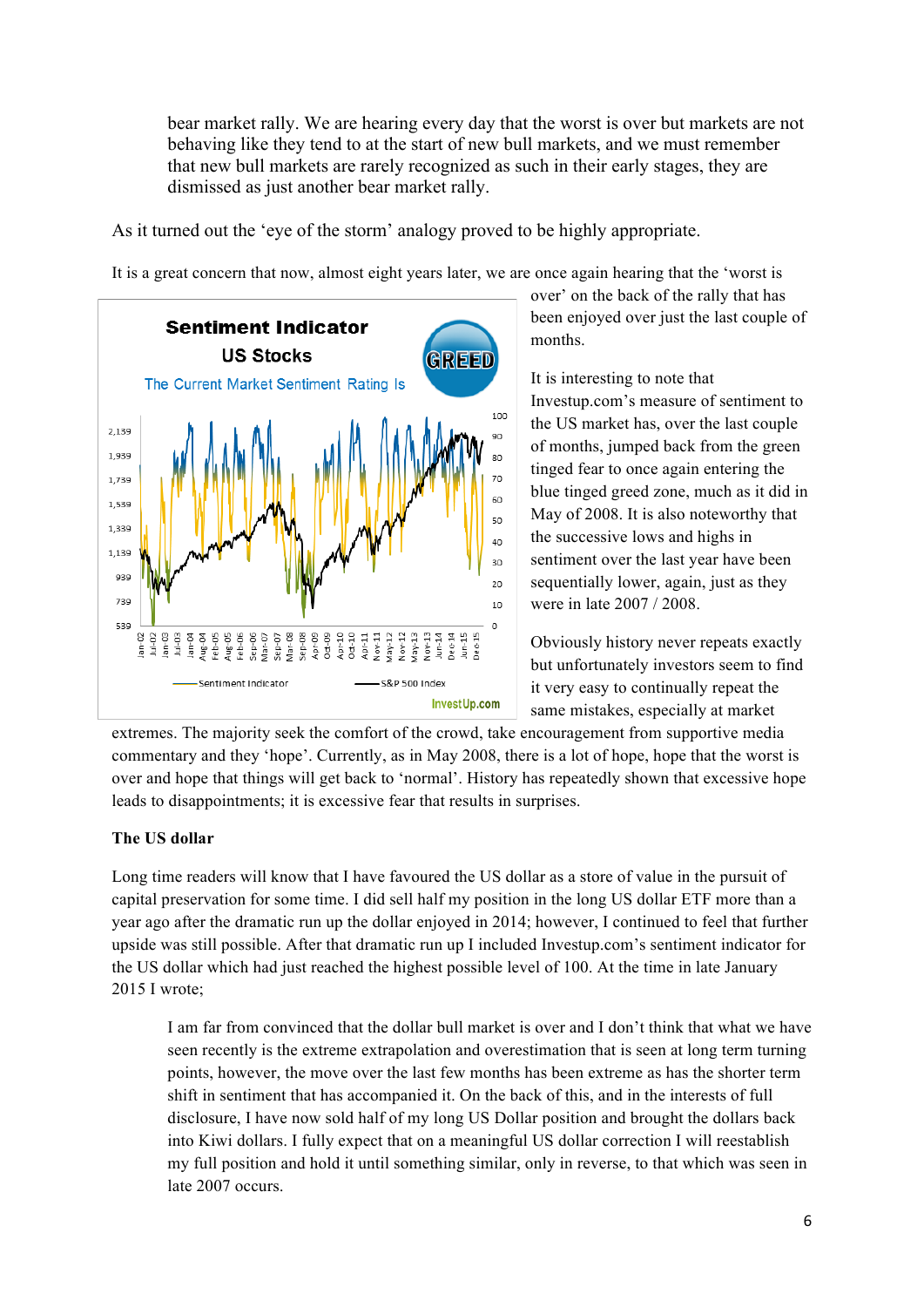

I did not ever get the opportunity reinstate the position largely due to the fact, as can be seen in the updated Investup.com chart (left), the dollar has been meandering in a relatively narrow trading range since it reached that extreme sentiment peak fifteen months ago.

What is interesting now from a sentiment standpoint is that this sideways consolidation has been sufficient to work off all that record breaking enthusiasm for the dollar and sentiment measures are now, for the first time in two years once again entering the fear range. None of this means that the dollar is set to suddenly rally higher, however, with expectations diming for the US currency it seems that the most

likely surprise would be a dollar rally over the coming months. This is particularly the case given that now it seems everyone knows why the US dollar has been so weak and why this should continue, as reported by Reuters on  $30<sup>th</sup>$  March;

## **Why the US Dollar Is Suddenly Worth Less This Week**

**It's on track to post its biggest quarterly percentage decline in 5 years.**

The U.S. dollar hit its lowest level against the euro in nearly seven weeks on Wednesday following dovish comments from Federal Reserve Chair Janet Yellen that pushed out expectations for the central bank's next interest rate hike.

It is expectations that drive markets and the diminishing expectations for the US dollar described in this article highlight that the possibility of a surprise, rather than the disappointment that currently seems more likely for equity investors. The Investup.com chart shows that hope is now as absent toward the US dollar as it has been since mid 2014, however, it can clearly become even more absent. A rally of significance may not be just around the corner but if the dollar continues in the trading range it has been in for the last year, expectations will likely continue to diminish as they have throughout the trading range to date and this in turn will lay the foundations for another leg up in the dollar.

### **Just how kind have markets actually been?**

Listening to the mainstream financial media it would be easy to think that the last few years have been particularly rewarding to investors. It is clear that the GFC and its aftermath have now been largely forgotten but for many investors the bull market from the 2009 lows was actually very short lived and even in those regions where the bull market lasted several years the more recent past has actually been very disappointing.

As of early April markets have made no progress for the following lengths of time;

- Dow Jones Industrial Average: sixteen months.
- Germany: twenty two months.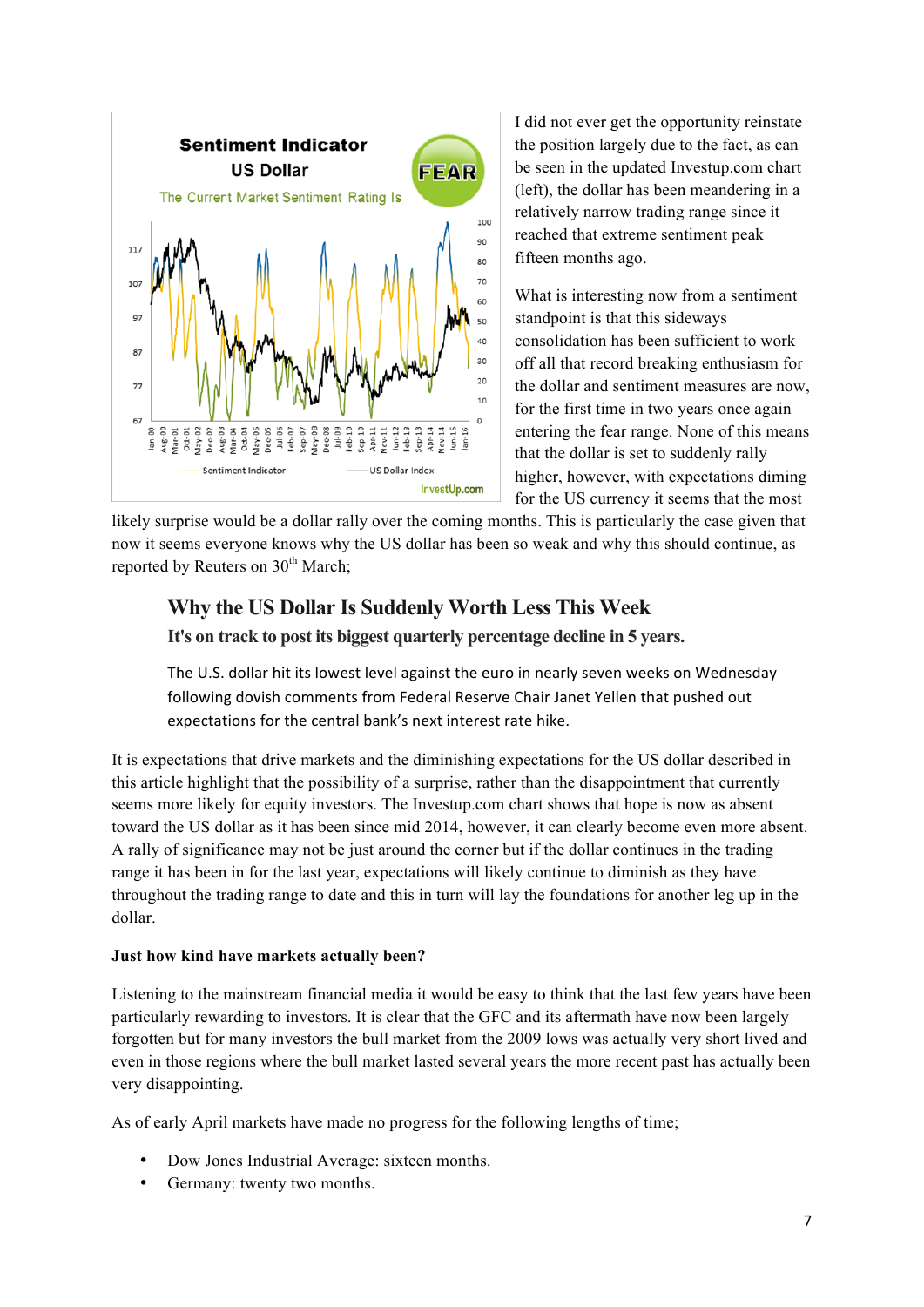- UK: thirty three months.
- Hong Kong: almost seven years!
- Japan: twenty seven months
- Australia: thirty seven months.
- China: seventeen months (and five years)

In some ways it is a little surprising that hope remains so strong given the frustration that can understandably grow out of markets that make no net progress for lengthy periods. To gain a better perspective of how real investors may have fared through this period it makes sense to look at what a typical portfolio may have delivered.



The chart above shows the cumulative return of a US investor who opted for the low cost alternative of the iShares core growth allocation ETF when it was first offered in November 2008. This ETF has an asset allocation of about 39% in fixed income and 61% in equities. Obviously the investment suffered through the last few months of the GFC but then it rose handsomely through the bull market. However, since August of 2014, the last twenty months, the investor has made no return whatsoever, and the US has been one of the best performing markets. Some degree of frustration would be understandable and this was probably extreme at the recent lows and no doubt paved the way for the relief (and hope) that is now being felt.

In the UK Vanguard offer a similar fund with 60% exposure to equities for UK investors and its sterling price is flat over the last thirteen months, however, in order to compare this with the US investors experience currency movements need to be taken into account, when this is done the UK passive investor in the Vanguard fund is actually down about 5% in US dollar term since June 2014.

The New Zealand equity market has been a stand out performer rising spectacularly over the last few years, this has driven healthy returns of 6.5 -7% over the last twelve months to balanced investors in Kiwisaver funds that have a similar asset allocation to those described for the US and UK. However, as with the UK example, a fair comparison as to how well any investor has done needs to take currency movements into account and over the last two years the New Zealand dollar has depreciated about 20% against the US dollar. The effect of this is to wipe out all the gains a Kiwisaver has made over the last twenty four months.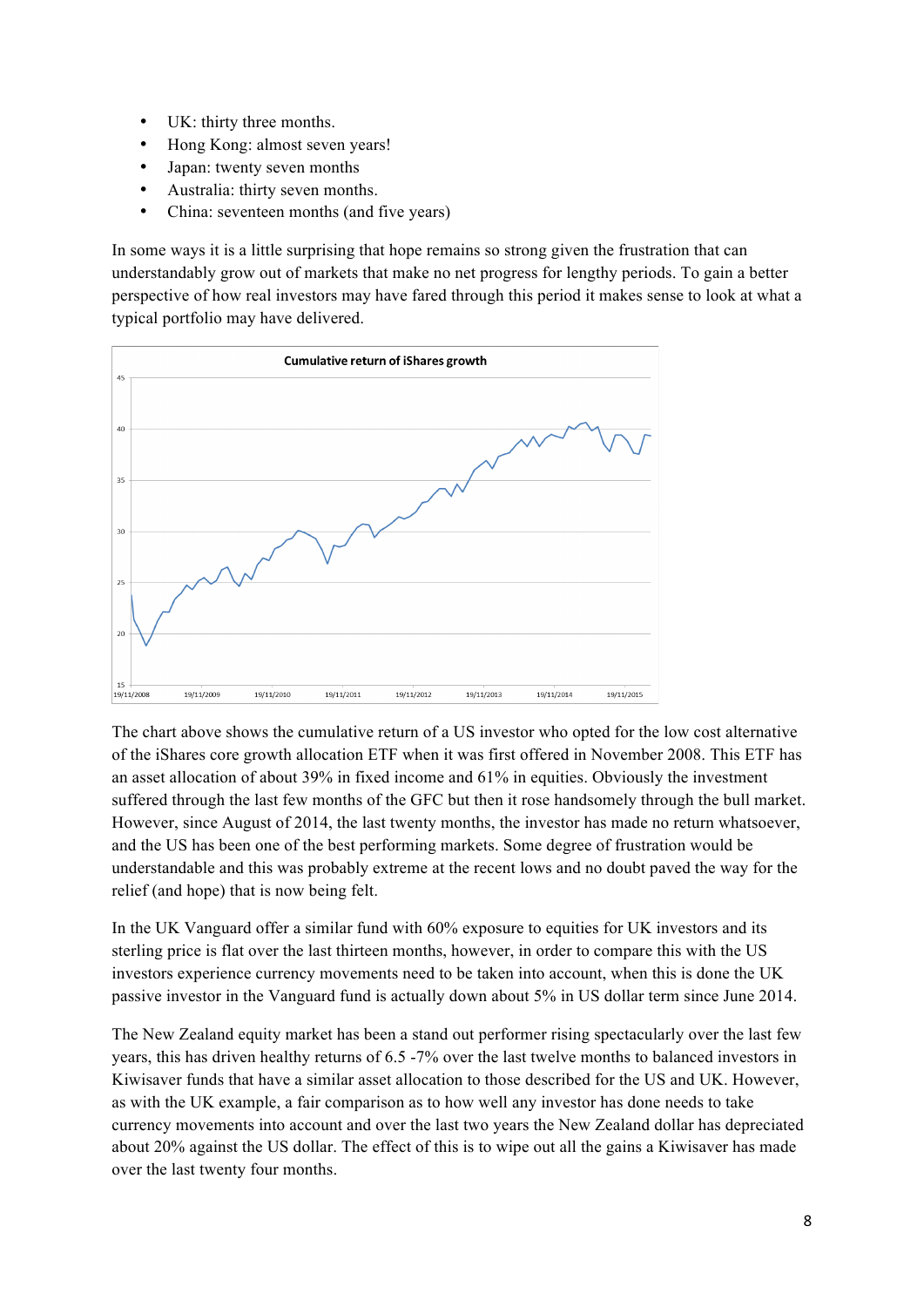Superficially returns for the last couple of years look reasonable in a number of markets, however, most investors have actually received little or nothing in the way of returns despite sitting in a market hoping for good things to happen while exposing themselves to potentially frightening bouts of volatility such as was experienced in the early weeks of this year. A capital preservation focussed investor may have only made very slight gains over the last couple of years but they have outperformed many investors, all while avoiding risk and volatility

#### **The STA portfolio**



A number of readers have been asking about the STA portfolio as I have not given an update for some time, this has largely been due to the focus I have had on my new book for the last four months. To the left is an update of the performance of the STA portfolio since the iShares employed in this latest model became available. Understandably it has struggled over the

last year, but this will happen when no asset classes are making any real

headway. The important thing is that drawdown suffered has been less than that experienced by pure equity investors or those invested in the iShares growth portfolio which has a broadly similar average asset allocation.

It is important to remember that the STA rebalances each month to whatever the model determines is the correct asset allocation and this could result in the portfolio at any time being fully invested in fixed income, which

could be all in intermediate treasuries or all in high yield bonds, or it could have zero in fixed income and be entirely invested in equities and gold. The current asset allocation of the STA portfolio is; 33% in gold, 55% in equities and 12% in fixed income all of which is in Treasuries. As recently as September last year the portfolio was invested entirely in Treasuries.

The rationale and methodology of the STA portfolio is discussed at some length in my new book '**INVESTING IN TURBULENT TIMES, How to win the 'The Expectations Game' and Why Most Investors Fail'**

#### **The Expectations Game**

I am delighted to be able to inform readers that the draft manuscript of **INVESTING IN TURBULENT TIMES, How to win the 'The Expectations Game' and Why Most Investors Fail** is now complete and with the publishers, hopefully we will be able to keep to the schedule I outlined last month and have the book available early in the second half of the year. I would like to thank those